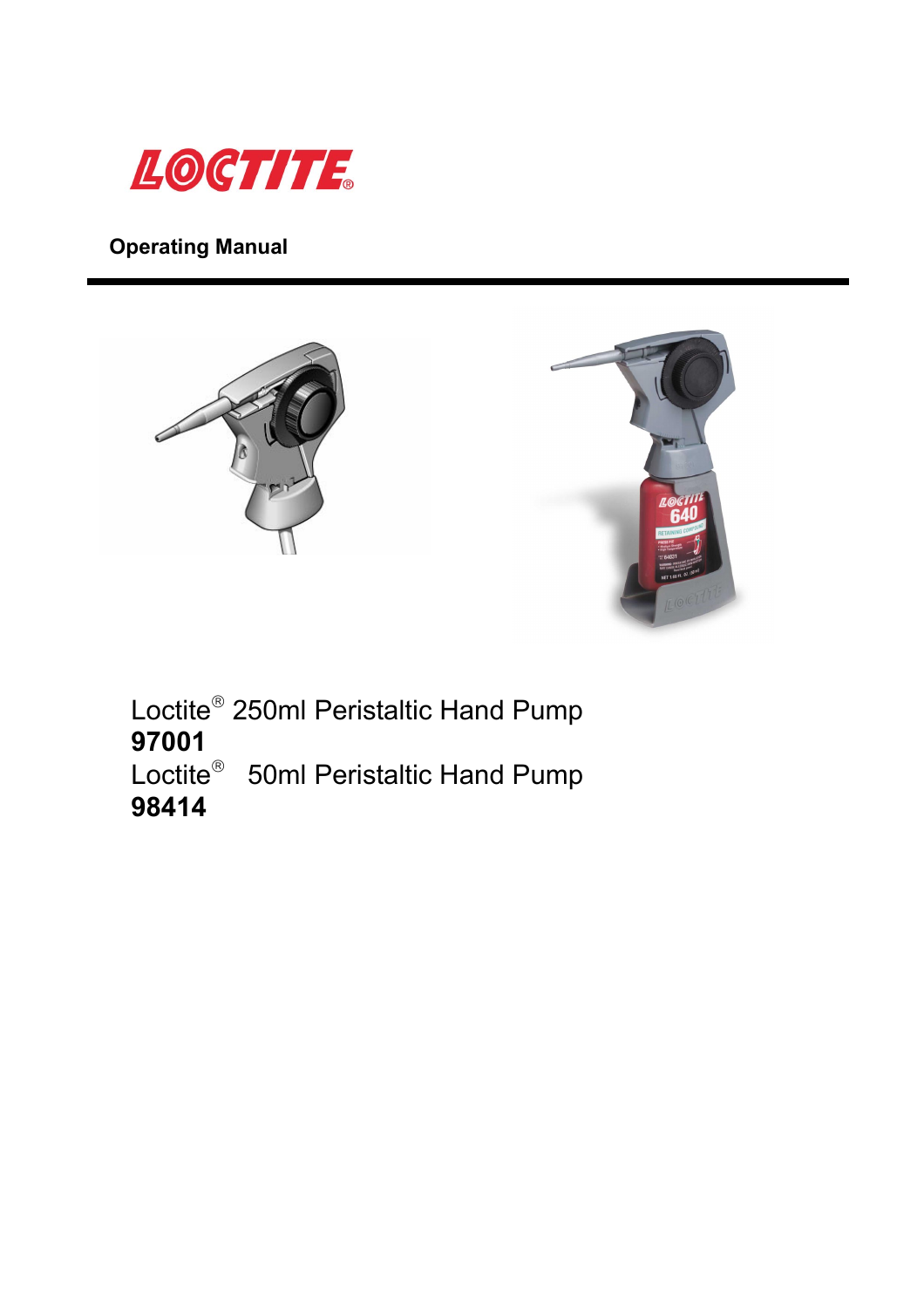## **Description**

The LOCTITE® 250ml Bottle Hand Pump 97001 is a portable, precision, bottle-top applicator that threads firmly onto any 250ml anaerobic bottle. It converts the product bottle into a manual mobil dispenser. The LOCTITE® 50ml Bottle Hand Pump works by the same principle and threads firmly onto any 50ml anaerobic bottle. It includes a new ergonomically balanced and resilient bottle stand that greatly reduces the tendency of bottle tipping. These units will dispense single shots of Loctite® anaerobic Threadlockers and Retaining Compounds from 0.01 to 0.4 ml with viscosities up to 30,000 mPas. They require no flushing, power or air source. They are designed to dispense at any angle without leaks and eliminate waste of product.

**This device is not suitable for Cyanoacrylates, Primers and Activators.** 



- 50ml Tube 988225 9. Adjusting Screw
- 4. Dispense Wheel 10. Dispense Needle
- 5. Rubber Washer Notice: Parts with type number are available as spare parts.
- 
- 
- 

### **Function**

The hand pump is screwed onto the Original-Loctite® Product Bottle. By pressing the Trigger **8** the Dispense Wheel **4** is turned, and a precise product amount is feeded through the Tube **3** to the Nozzle **1**.

The dispensed amount depends on the stroke of the Trigger **8**. The stroke is adjusted via the Adjusting Screw **9**.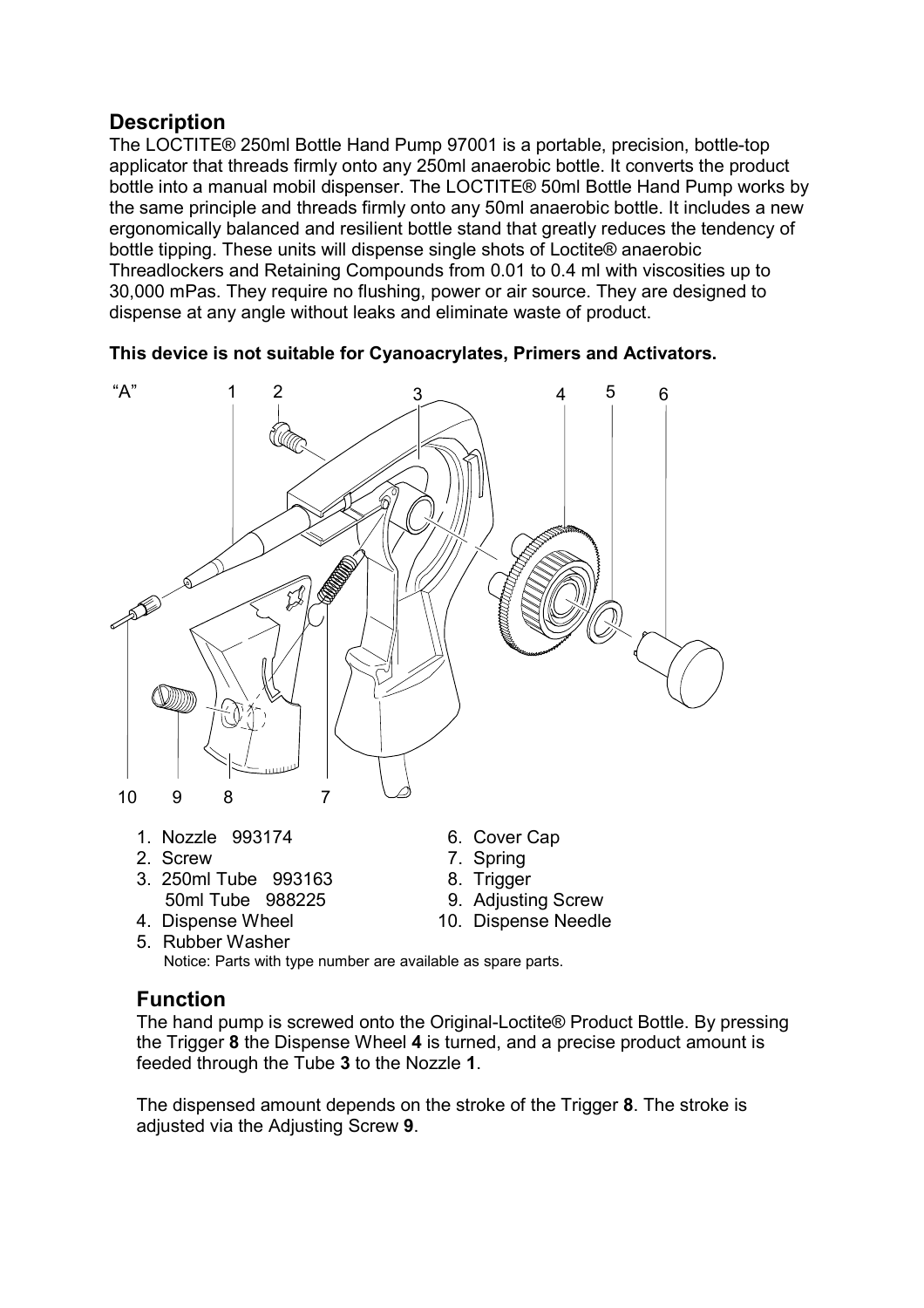

• Assemble Spring **7** correctly, to prevent its jumping out, when the Adjusting Screw **9** is turned



- Assemble Cover Cap **6** with Washer **5** and Dispense Wheel **4**
- Turn Dispense Wheel **4** CCW and while slightly pressing on, until the catch snaps to cogs
- Pull Trigger **8** forward, in order that the catch can snap into theDispense Wheel **4**



- Insert Cover Cap **6** with the wedges of the shaft into the Trigger **8**
- Assemble Screw **2** and tighten it



**Test function** 





- **250-ml-Loctite® Product Bottle:**
- Put a rubber disc onto the bottle neck
- Screw the Hand Pump onto the product bottle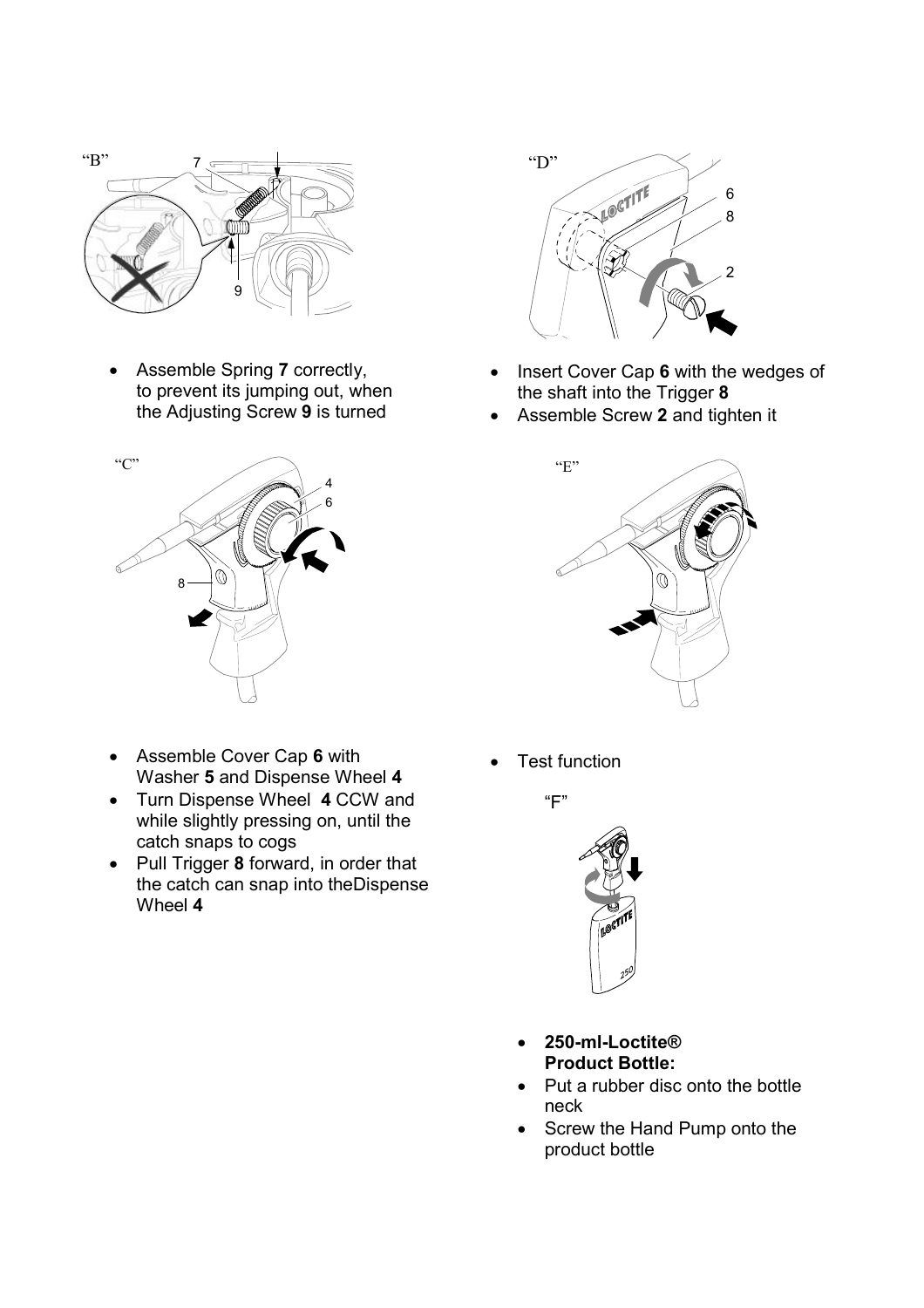

- **50-ml-Loctite® Product Bottle:**
- Stick the bottle neck through the hole of the stand
- Put a rubber disc onto the bottle neck (see next page)



• Priming the Pump: Turn Dispense Wheel **4** CCW, until the product comes out of the Nozzle **1**



The dispense amount depends on the stroke adjustment of the Trigger **8**.

- Press and release the Trigger **8**
- Adjust the dispense amount via the Adjusting Screw **9**:
	- To increase the dispense amount unscrew the Adjusting Screw **9**.
	- To decrease the dispense amount screw in the Adjusting Screw **9**.

#### **Correct malfunctions**

| <b>Type of failure</b>               | <b>Possible</b><br>reason                       | <b>Corrective</b>                          |
|--------------------------------------|-------------------------------------------------|--------------------------------------------|
| No product                           | Clogged<br>Nozzle 1.                            | Clean Nozzle 1.                            |
| No counterforce<br>of the Trigger 8. | Spring 7 not<br>on the<br>Adjusting<br>screw 9. | Insert Spring 7<br>correctly.              |
| Dispense Wheel 4<br>is not moving.   | Wrong<br>assembled<br>Dispense<br>Wheel 4.      | Assemble<br>Dispense Wheel 4<br>correctly. |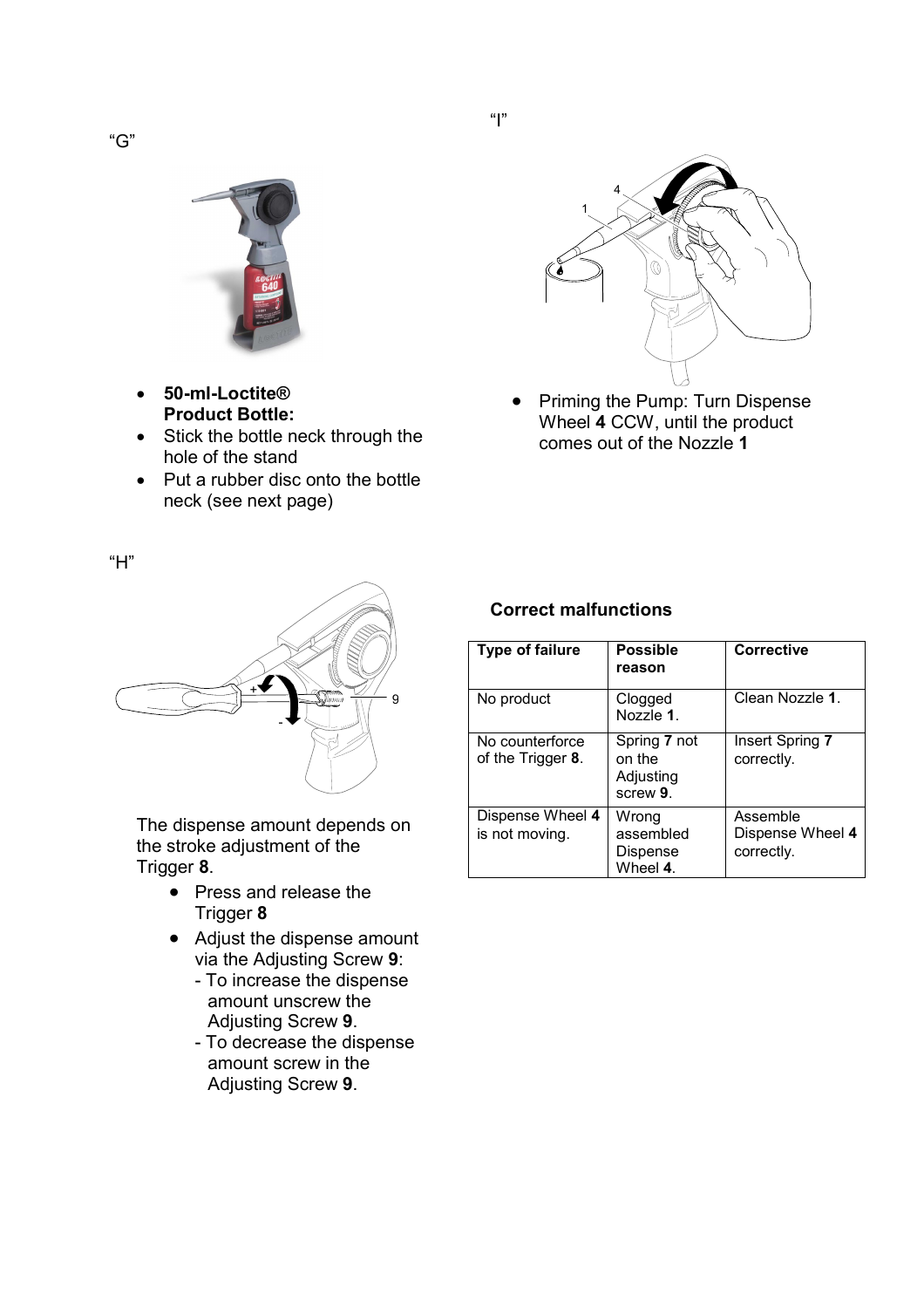### **98414 consists of three parts plus the product bottle.**



# **Assembly**

- 1. Push the product bottle into the stand and stick the bottle neck through the hole of the stand.
- 2. Put the rubber washer onto the bottle neck.

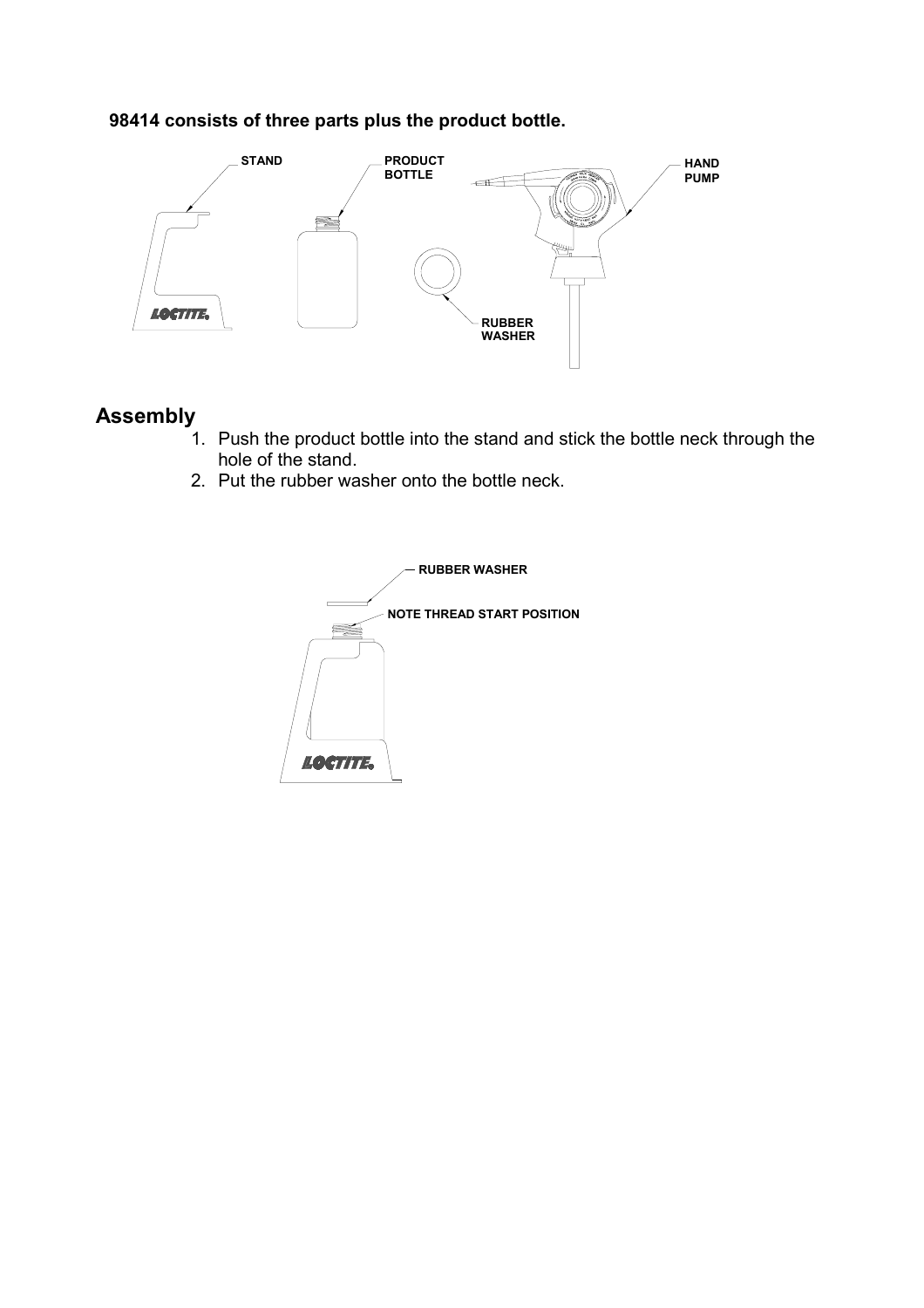3. Insert pump tube into the product bottle. Screw the hand pump onto the threaded bottle neck.



4. Screw hand pump onto the bottle until it fits tight to the bottle (ca. 1.5 Nm). At the right positioning of the thread start, the hand pump is orientated as shown below. If the hand pump shows vice versa, unscrew the hand pump, turn the bottle 180° and screw the hand pump on again.